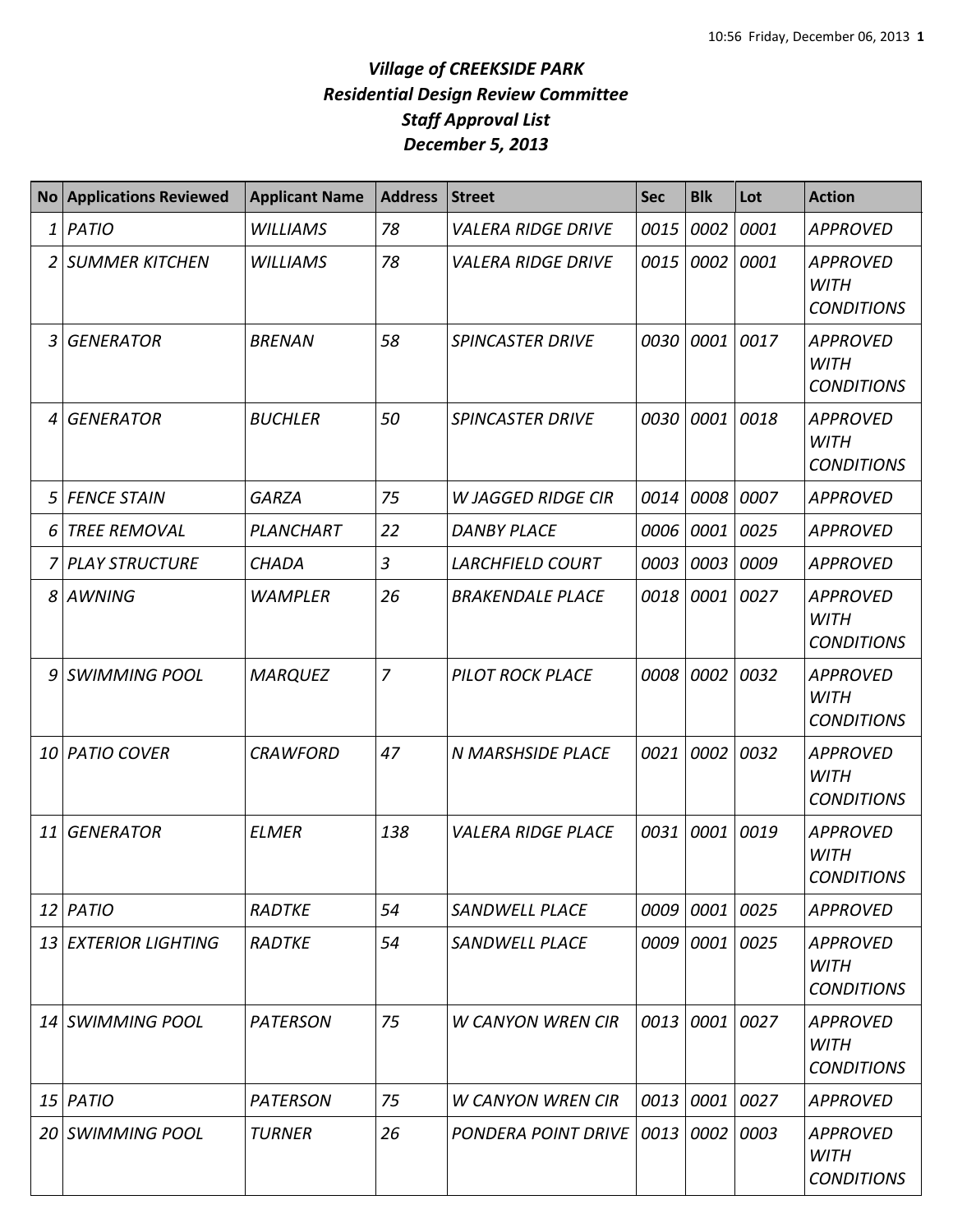## *Village of CREEKSIDE PARK Residential Design Review Committee Staff Approval List December 5, 2013*

| <b>No</b> | <b>Applications Reviewed</b> | <b>Applicant Name</b> | <b>Address</b> | <b>Street</b>            | Sec | <b>Blk</b> | Lot  | <b>Action</b>                                |
|-----------|------------------------------|-----------------------|----------------|--------------------------|-----|------------|------|----------------------------------------------|
|           | 21 SUMMER KITCHEN            | <b>HEIGHINGTON</b>    | 154            | W HERITAGE MILL CIR      |     | 0002 0004  | 0002 | APPROVED<br><b>WITH</b><br><b>CONDITIONS</b> |
|           | 22 GENERATOR                 | <b>DAVIS</b>          | 6852           | <b>LAKE PALOMA TRAIL</b> |     | 0010 0001  | 006R | APPROVED<br><b>WITH</b><br><b>CONDITIONS</b> |
|           | 23 SUMMER KITCHEN            | <b>INGRAM</b>         | 62             | <b>LAKE VOYAGEUR DR</b>  |     | 0018 0001  | 0055 | APPROVED<br><b>WITH</b><br><b>CONDITIONS</b> |
|           | 24 BASKETBALL GOAL           | <b>MEERMAN</b>        | 26             | <b>MARISCAL PLACE</b>    |     | 0010 0001  | 0005 | <b>APPROVED</b>                              |
|           |                              |                       |                |                          |     |            |      |                                              |
|           |                              |                       |                |                          |     |            |      |                                              |
|           |                              |                       |                |                          |     |            |      |                                              |
|           |                              |                       |                |                          |     |            |      |                                              |
|           |                              |                       |                |                          |     |            |      |                                              |
|           |                              |                       |                |                          |     |            |      |                                              |
|           |                              |                       |                |                          |     |            |      |                                              |
|           |                              |                       |                |                          |     |            |      |                                              |
|           |                              |                       |                |                          |     |            |      |                                              |
|           |                              |                       |                |                          |     |            |      |                                              |
|           |                              |                       |                |                          |     |            |      |                                              |
|           |                              |                       |                |                          |     |            |      |                                              |
|           |                              |                       |                |                          |     |            |      |                                              |
|           |                              |                       |                |                          |     |            |      |                                              |
|           |                              |                       |                |                          |     |            |      |                                              |
|           |                              |                       |                |                          |     |            |      |                                              |
|           |                              |                       |                |                          |     |            |      |                                              |
|           |                              |                       |                |                          |     |            |      |                                              |
|           |                              |                       |                |                          |     |            |      |                                              |
|           |                              |                       |                |                          |     |            |      |                                              |